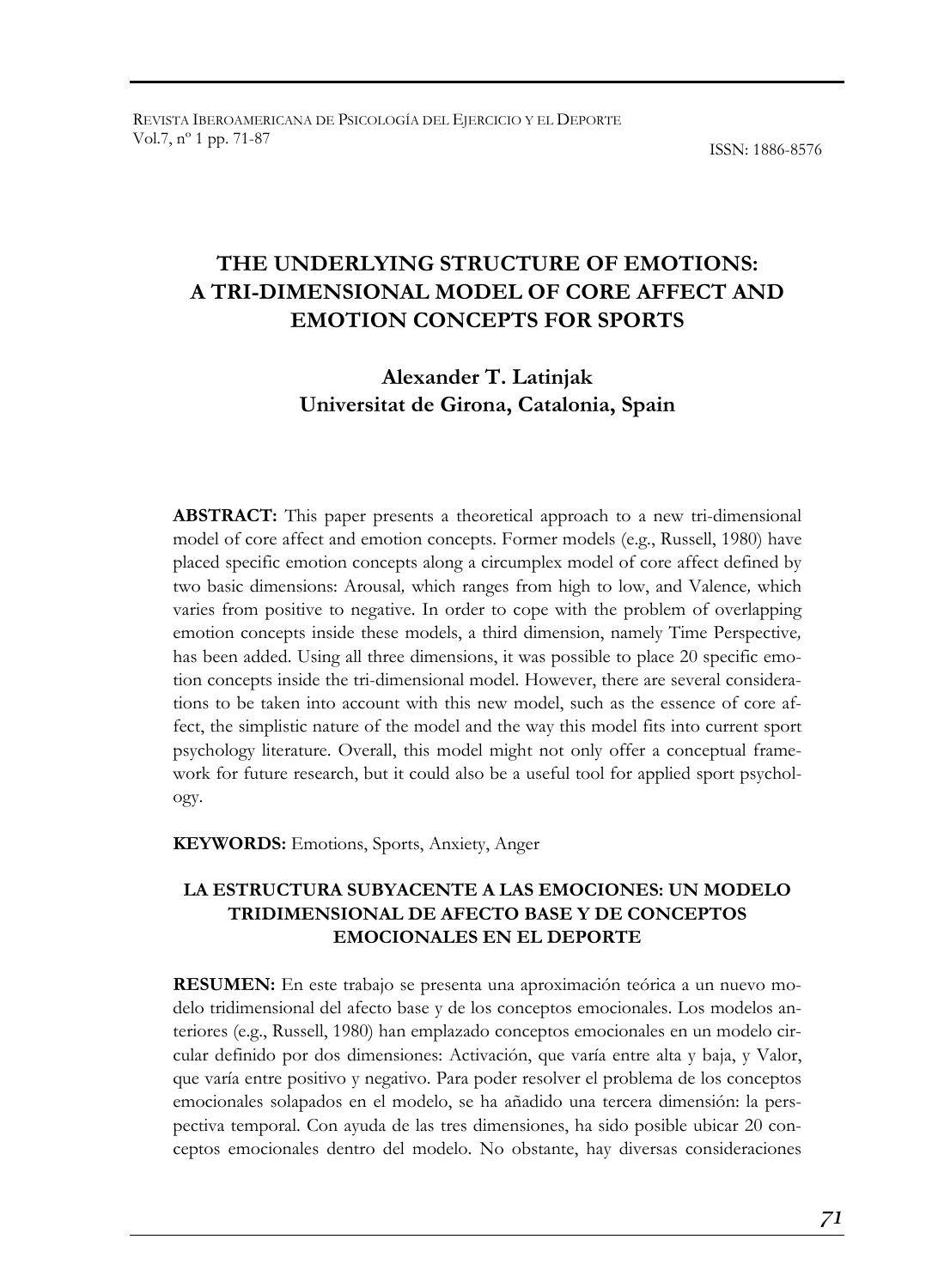acerca de este nuevo modelo que se han de tener en cuenta, como es la esencia del afecto base, la naturaleza simple del modelo y el lugar que ocupa en la literatura de la psicología del deporte. Todo en todo, este modelo podría no sólo aportar un marco conceptual para futuras investigaciones, sino que podría también ser una herramienta útil para la psicología aplicada del deporte.

**PALABRAS CLAVES:** Emociones, Deportes, Ansiedad, Cólera

## **A ESTRUTURA SUBJACENTE ÀS EMOÇÕES: UM MODELO TRIDIMENSIONAL DOS AFETOS E EMOÇÕES NO ESPORTE**

**RESUMO:** Neste trabalho se apresenta uma aproximação teórica à um novo modelo tridimensional dos afetos e emoções. Os modelos anteriores (e.g., Russell, 1980) situaram as emoções em um modelo circular definido por duas dimensões: ativação, que varia entre alta e baixa, e valor, que varia entre positivo e negativo. Para poder resolver o problema dos conceitos emocionais esquecidos neste modelo se há adicionado uma terceira dimensão: a perspectiva temporal. Com essas três dimensões foi possível identificar 20 emoções dentro do modelo. Não obstante, há diversas reflexões sobre este novo modelo que há que se considerar, como a essência do afeto, a natureza simples do modelo e o lugar que ocupa dentro da literatura da psicologia do esporte. Desta maneira, este poderá não somente aportar um marco conceitual para pesquisas futuras, bem como ser uma ferramenta útil para a psicologia do esporte aplicada.

**PALAVRAS CHAVE:** Emoções, Esportes, Ansiedade, Cólera.

In sports, participants experience a wide range of emotions during its practice (Hanin, 2000). As a result of this, previous research in sport psychology has focused intensively on measuring emotions in order to describe them and reveal their antecedents and consequences. A review of sports psychology literature conducted by Jones, Lane, Bray, Uphill, and Catlin (2005) concluded that there were two types of measures used: individualized measures (e.g., Hanin & Syrjä, 1995) which are able to "capture the idiosyncratic nature of the emotional response to competition by generating content relevant to each athlete" (p.408) and group orientated measures that are good for theory testing and synthesizing data across different studies. The latter can be further divided into single emotion measures (e.g., measuring competitive anxiety [CSAI-2: Martens, Burton, Vealey, Bump, & Smith, 1990]) and non-specific scales (e.g., measuring anxiety, anger, dejection, excitement and happiness [SEQ: Jones et al., 2005]).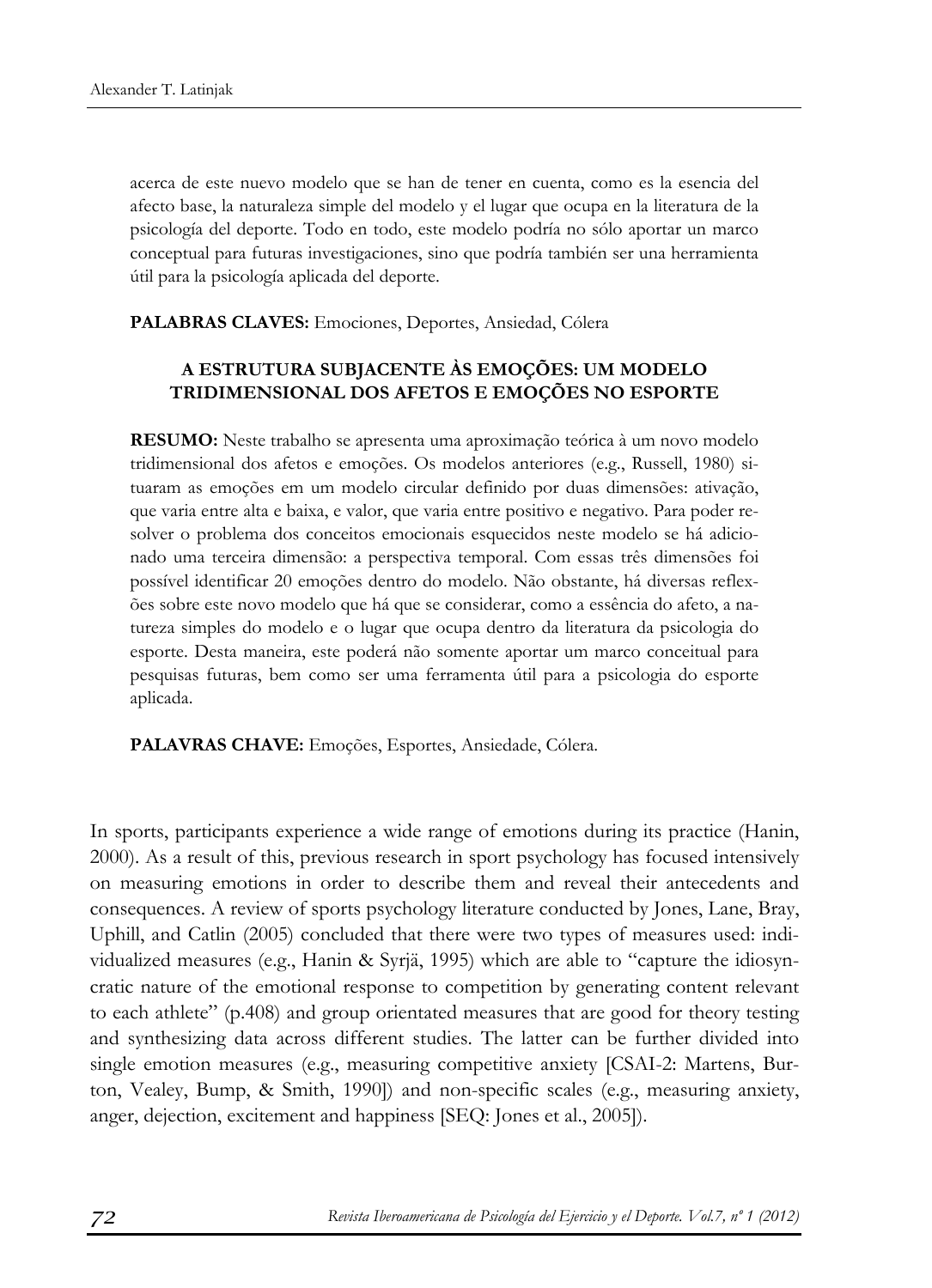By employing both types of measures, research has pointed out a series of antecedents of typical emotion episodes: Firstly, they gathered evidence regarding personal antecedents, such as (a) an athlete's attributions (e.g., Allen, Jones, & Sheffield, 2009), (b) coping strategies (e.g. self-talk [Hatzigeorgiadis, Zourbanos, Galanis, & Theodorakis, 2011] or music listening [Bishop, Karageorghis, & Loizou, 2009]), (c) psychological basic needs (e.g., Quested & Duda, 2010) or (d) self determined motivation (e.g., Standage, Duda, & Ntnoumanis, 2005); Secondly, they also studied situational antecedents, such as (a) the motivational climate (e.g. Torregrosa et al., 2010), (b) coaches' behavior (e.g., Edmunds, Ntnoumanis, & Duda, 2006; Torregrosa, Sousa, Viladrich, Villamarín, & Cruz, 2008) or (c) performance outcomes (e.g., Allen et al., 2009).

With regard to the consequences of typical emotion episodes on sport performance, positive emotions such as hope (Woodman et al., 2009) or excitement (Vast, Young, & Thomas, 2010) facilitated *good* performance, whereas negative emotions, such as anxiety (Scanlan, Babkes, & Scanlan, 2005) or dejection (Vast et al., 2010), led to *poor*  performance. In addition to this, several authors have made reference to possible mechanisms through which emotions influence performance (e.g., Hanin, 2000; Jones, 2003), an example of which are changes in motivational aspects and physical and cognitive functioning (for a review see, Jones, 2003). Nonetheless, researchers in this domain have also pointed out the importance of the athlete's subjective interpretation in respect to the emotion's effect on performance (Hanin, 1997, 2000). Hence, negative emotions, such as anxiety and anger, can also precipitate *good* performance and positive emotions, such as joy and hope, can precipitate *poor* performance if they are interpreted as facilitative and debilitative respectively, by the athlete (Martinet & Ferrand, 2009).

#### **Core affect and emotion concepts: a dimensional approach**

Most researchers have approached the study of emotions from a *basic emotion theory*  point of view (Russell, 2009), that is the assumption that there is a small number of qualitatively distinct types of emotion (e.g., anger and fear). According to Russell, the main underlying problem of this approach is the scientists struggle to answer the popular question *What are emotions?* In order to resolve the problem researchers had defining the concept *emotion* in scientifically, Russell employed the term *core affect* (Russell, 1980, 2005). On the one hand, he argued that emotion is more a culture specific and vague folk concept, which, nevertheless, refers to real and important events (see also, Frijda, 2008). On the other, he defined core affect as a "pre-conceptual primitive process, a neurophysiologic state, accessible to consciousness as a simple non-reflective feeling: feeling good or bad, feeling lethargic or energized" (Russell, 2009, p. 1264). In order to describe the structure of core affect, he proposed a two-dimensional circumplex model using a pleasant-unpleasant and an activation-deactivation dimension as basic building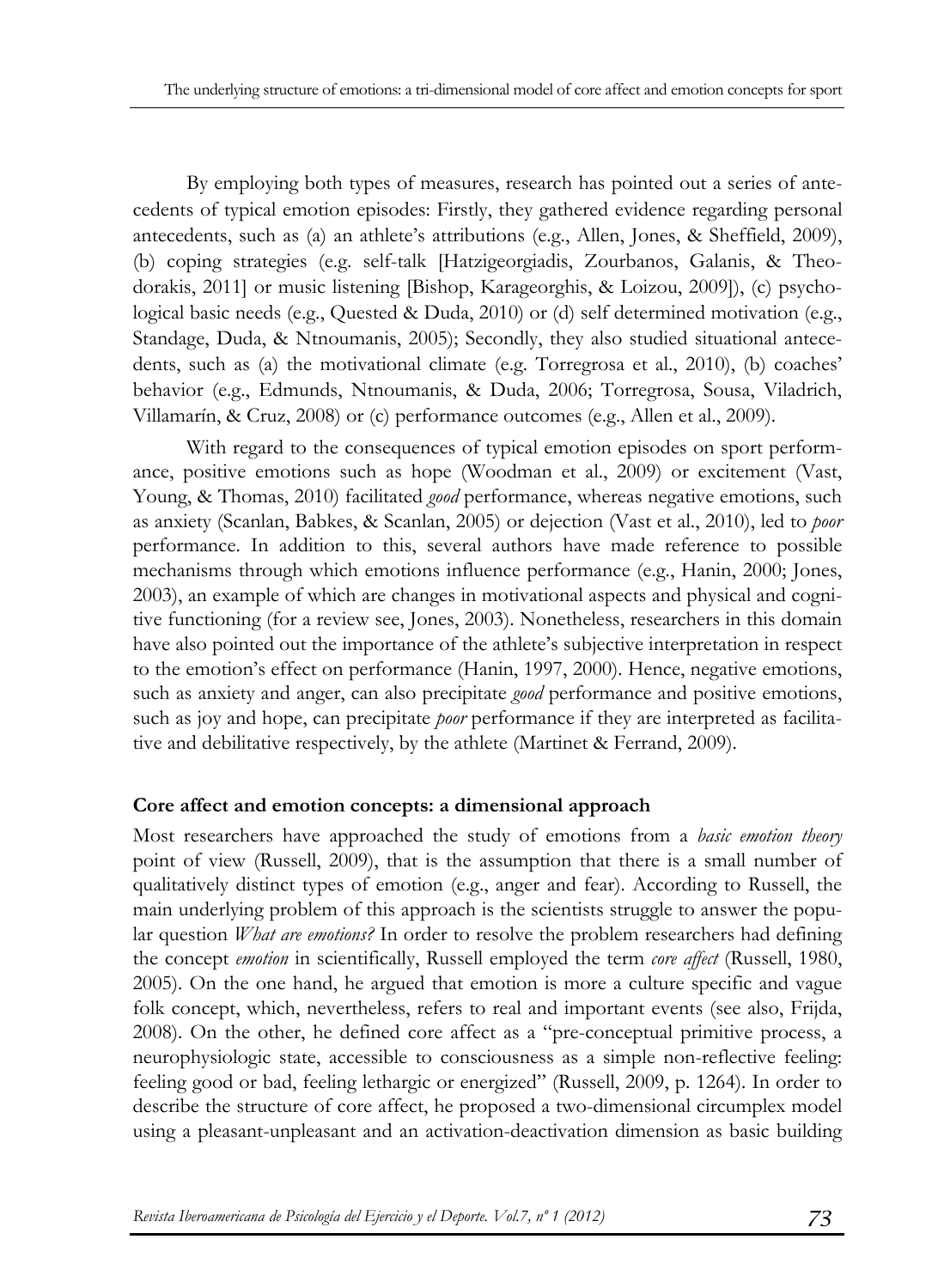blocks (Russell, 1980). Although he considers two dimensions, both converge in an individual's subjective experience as a single feeling. The main difference between emotion and core affect is that emotions are described as limited in time while core affect is said to be continuously varying in the range of its dimensions (for a review see, Russell, 2009). Russell's (2005) proposition therefore, was "that emotional life consists of the continuous fluctuations in simple primitive feelings called core affects" (p.27). Lastly, core affects might precipitate perceptual, cognitive and behavioral patterns which can be recognized consciously as emotion concepts through psychological construction.

In line with Russell (2009), *psychological construction* is an umbrella term that comprises several processes that produce a particular emotional episode's components (e.g., non-verbal communication, emotional behavior or emotion regulation). Moreover, through psychological construction the individual associates these components and categorizes their pattern as a specific emotion concept. Thus, an *emotion concept* can be defined as mental representations of emotions' antecedents, psycho-physiological foundations and behavioral correlates (Niedenthal, 2008). A previous perspective in psychology was founded on the premise that emotion concepts were based upon basic dimensions, such as arousal and valence (i.e., pleasant-unpleasant). When postulating a theoretical approach, based on Russell's (1980) two-dimensional approach, theorists and researchers have emplaced specific emotion concepts in the model of core affect (e.g., Larsen & Diener, 1992; Russell & Barrett, 1999; Watson & Tellegen, 1985). An example of this is Russell and Barrett (1999) who used 16 emotion concepts in relation to the four quadrants defined by the combinations of both dimensions: (1) alert, excited, elated and happy for Pleasant Activation; (2) relieved, serene, relaxed and calm for Pleasant Deactivation; (3) sad, depressed, lethargic and fatigued for Unpleasant Deactivation; and (4) tense, nervous, stressed and upset for Unpleasant Activation. On top, several researchers have empirically tested the placement of different emotion concepts inside the core affect model (e.g., Davern, Cummins, & Stokes, 2007; Kring, Barrett, & Gard, 2003; Remington, Fabrigar, & Visser, 2000; Västfjäll, Friman, Gärling, & Kleiner, 2002; Yik, 2010).

There is an important issue related to the study of emotions, especially in sports: Ekkekakis and Petruzzello (2000) pointed out that researchers should state a strong rationale for the selection of particular emotion concepts in their work. For instance, Jones et al. (2005) included anxiety, anger, dejection, excitement and happiness in the Sport Emotion Questionnaire. According to Russell and Barrett (1999) the first two would represent negative activated emotion concepts, dejection a negative deactivated emotion concept and the final two positive activated emotion concepts. Even though Jones et al. aimed at assessing the most relevant emotions in sports, from a dimensional point of view there is a lack of justification about why no positive deactivated emotions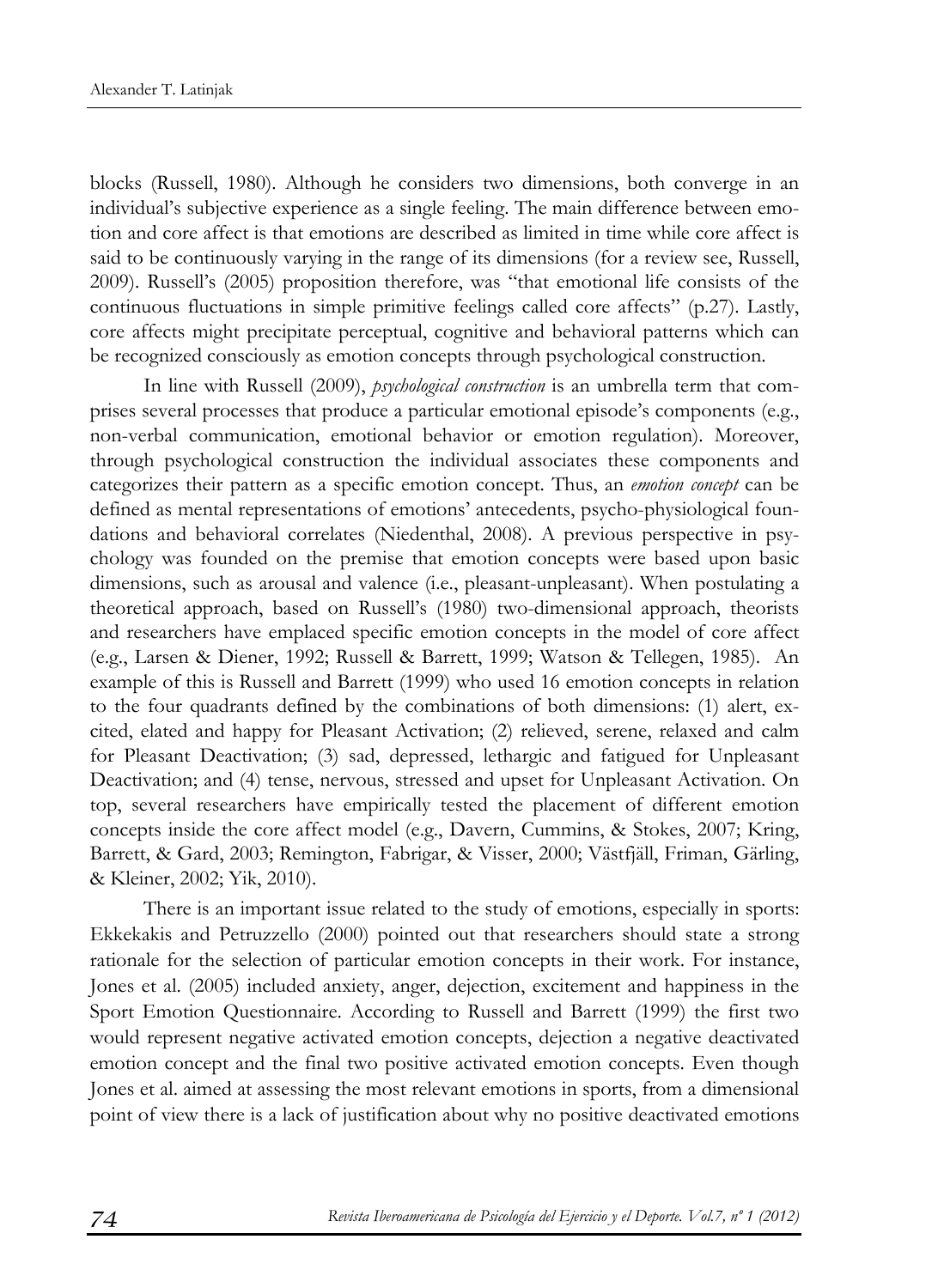where considered. Consequently, several authors (e.g., Biddle, 2000) considered the potential of the two-dimensional model of core affect.

 Even though there is a need for a rational when selecting emotion variables in one's study, several authors have identified be one main problem with the twodimensional approach offered by Russell (e.g., Ekkekakis, 2008): there seems to be a variety of overlapping emotion concepts placed in the same quadrant of the model, for instance, fear and anger. *Fear* was said to be a moderately unpleasant and highly activated core affect while *anger* was said to be a highly unpleasant and moderately activated core affect (e.g., Russell & Barrett, 1999). This paper hypothesizes that there is a more fundamental difference between both concepts (anger and fear) than simple nonsubstantial variations in valence and arousal. Fear precipitates escape from – and avoidance of – future situations (Epstein, 1972) while anger results from a past event perceived to be a "demeaning offence against me and mine" (Lazarus, 2000, p. 234). Thus, in order to cope with this problem and offer researchers an conceptual framework that helps selecting specific emotion concepts for ones' research, this paper presents a new approach to core affect and emotion concepts that adds a third dimension to Russell's two-dimensional approach: Time Perspective.



### **A tri-dimensional model of core affect and emotion concepts**

*Figure 1*. The tri-dimensional model of core affect and emotion concepts: Three basic dimensions, three central levels and twelve (pre-) emotion concepts defined by typical core affects along these three levels.

The basic dimensions and levels of the tri-dimensional model of core affect are displayed in Figure 1, and the emplacement of emotion concepts are displayed in Figure

*Revista Iberoamericana de Psicología del Ejercicio y el Deporte. Vol.7, nº 1 (2012) 75*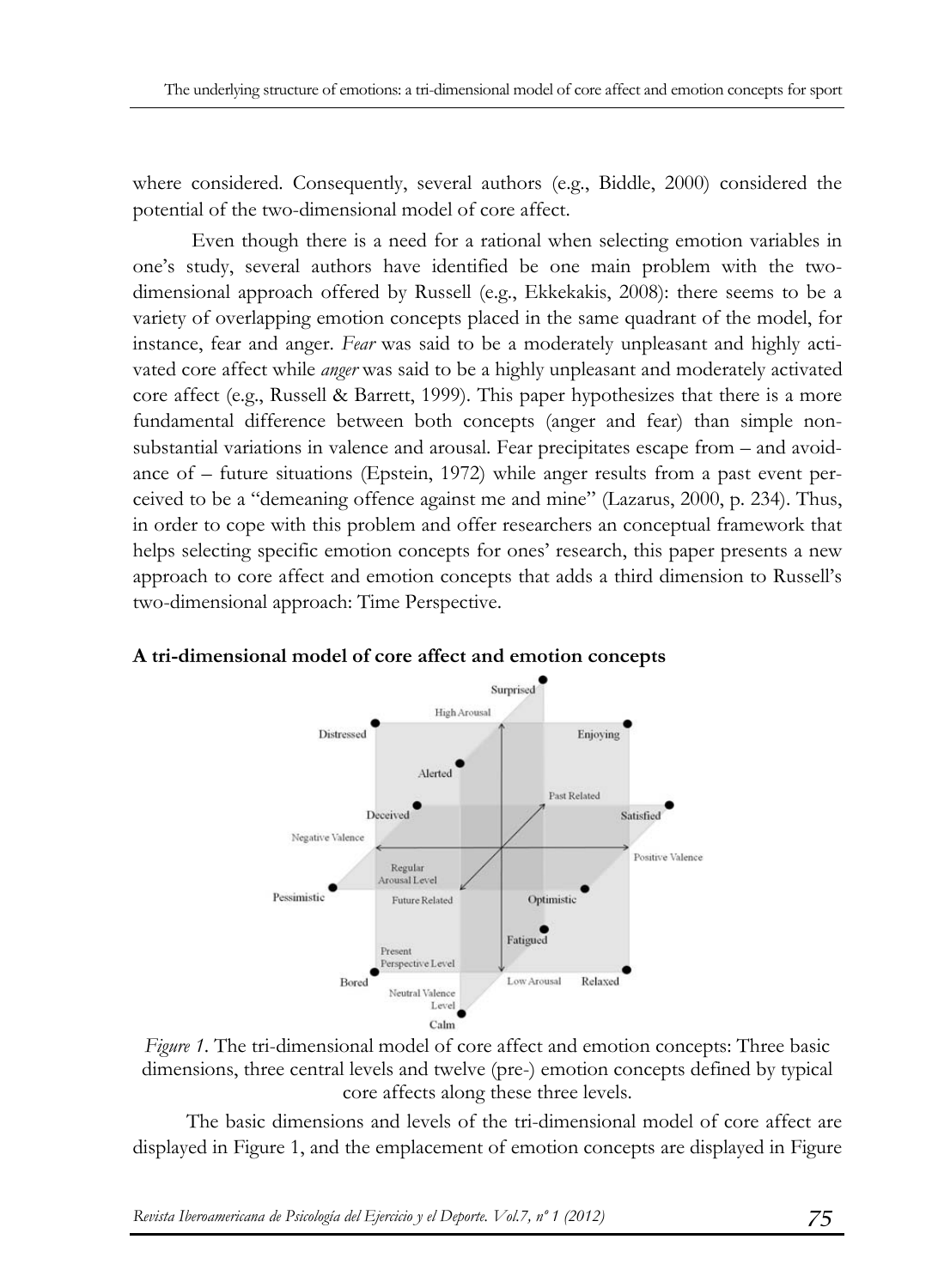2. This model is based on former models of core affect that consider two basic dimensions: Arousal and Valence (Larsen & Diener, 1992; Russhall, 1980; Watson & Tellegen, 1985). Arousal ranges from high to low (relatively high or relatively low levels of arousal compared to the regular levels of arousal expected in a certain situation) and Valence from positive to negative. Both *pleasant* and *unpleasant* were replaced as they were considered complex and abstract labels (Wierzbicka, 1992). However, the main difference between former models and this one is a third dimension namely Time Perspective that varies from future related to past related. This dimension considers the placement in time of the real or imagined events that the variations in arousal and valence are related to. Similar to valence, time perspective is a non-conscious judgment. It should be considered a pre-conscious orientation towards something that has already happened, is happening, or is expected to happen. Based on the previous, time perspective relates core affect rather to its referents than to its causes, and separates emotion concepts with similar valence and arousal, such as fear and anger. To some extent, the consideration of time perspective suggests that the variation in core affect is a psychophysiological mechanism through which the individual affronts future -, experiences ongoing - and copes with past events.

Previous rational for a time perspective was offered by Hanin (1997) who used a time dimension in order to explain the dynamics of emotion. For instance, using Hanin's time dimension Woodman et al. (2009) differentiated pre-performance emotions (anxiousness) and post-performance emotions (anger). However, there is a fundamental difference between Hanin's approach and the current model: Hanin's time dimension relates emotions to real or imagined external events, for instance, a competition, while this new model uses the time dimension as an internal subjective orientation. For example, at any given moment (before, during or after) the athlete can consciously or unconsciously define the specific situation looking at (a) past events that precipitate a core affect he or she identifies as anger, (b) ongoing events that precipitate a core affect he or she identifies as distress, or (c) future events that precipitate a core affect he or she identifies as fear.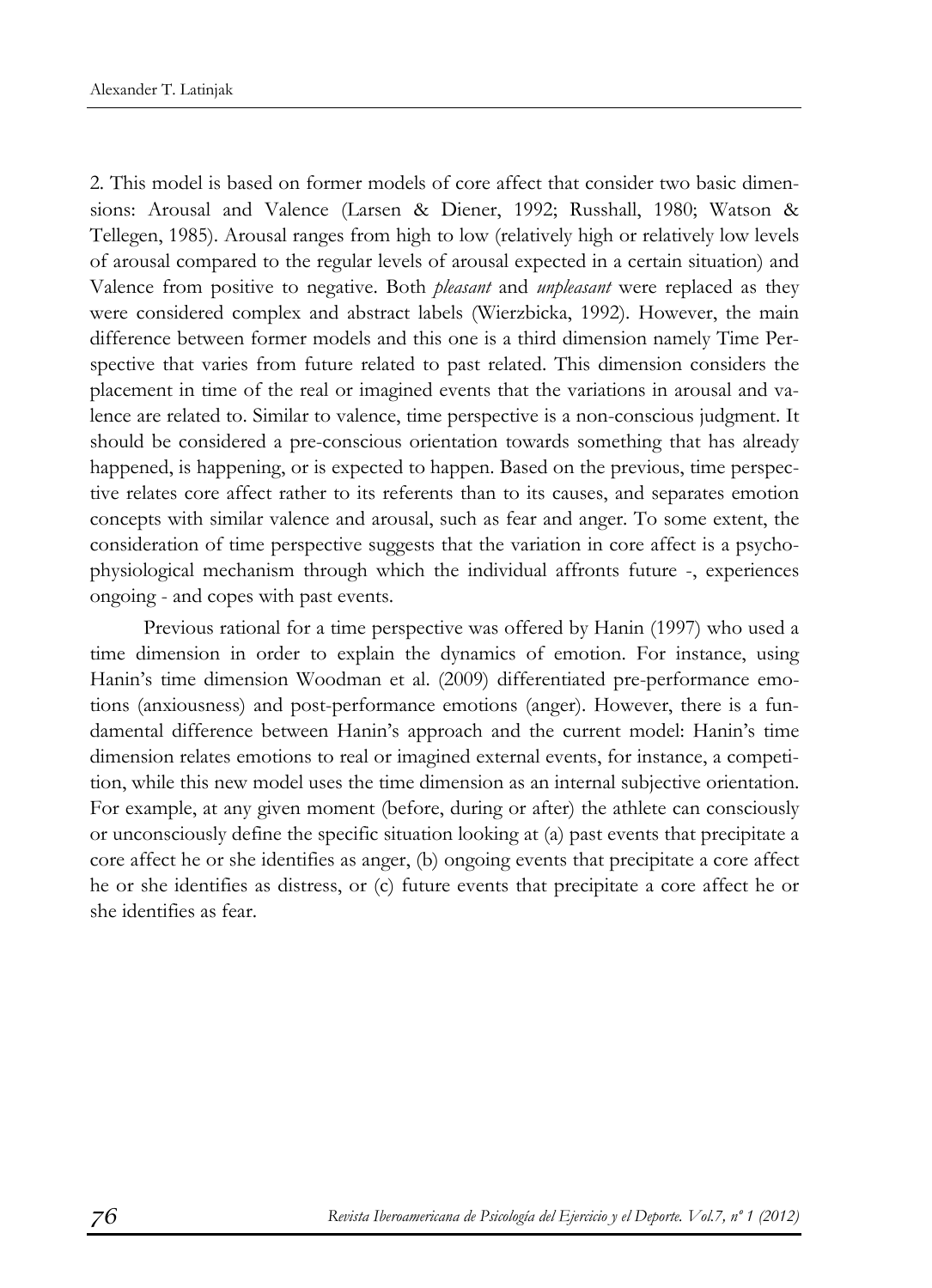

*Figure 2.* The emplacement of specific emotion concepts insight the tridimensional model of core affect.

The three dimensions considered in this model define three central levels: regular arousal, neutral valence and present perspective. Based on the previous theoretical and empirical publication in the core affect domain and in general sport psychology, twenty emotion concepts where placed inside the model in order to represent main core affect states. In line with previous studies (Ekkekakis, 2008), the emotion concepts employed are theoretical decision. Twelve (pre-) emotion concepts represent the typical core affects defined along the three central levels (Figure 1). This paper hypothesizes that the regular arousal level represents cognitive appraisals, the neutral valence level represents somatic sensations and the present perspective represents present-related emotional experiences. In addition to this, eight more typical core affects represented by eight emotion concepts are described by variations in all three dimensions (Figure 2).

**Cognitive appraisals**. The four emotion concepts that represent typical core affects on the regular arousal level are defined by variations in terms of valence and time perspective: *Optimistic*, *pessimistic*, *satisfied* and *deceived*. In previous core affect literature, optimistic has also been considered as opposed to pessimistic on the pleasantunpleasant continuum (Västifjäll et al., 2002) and satisfied and deceived (disappointed) were considered as pleasant and unpleasant terms respectively related to regular arousal (Kring et al., 2003; Yik, 2010). All four concepts could also be considered pre-emotion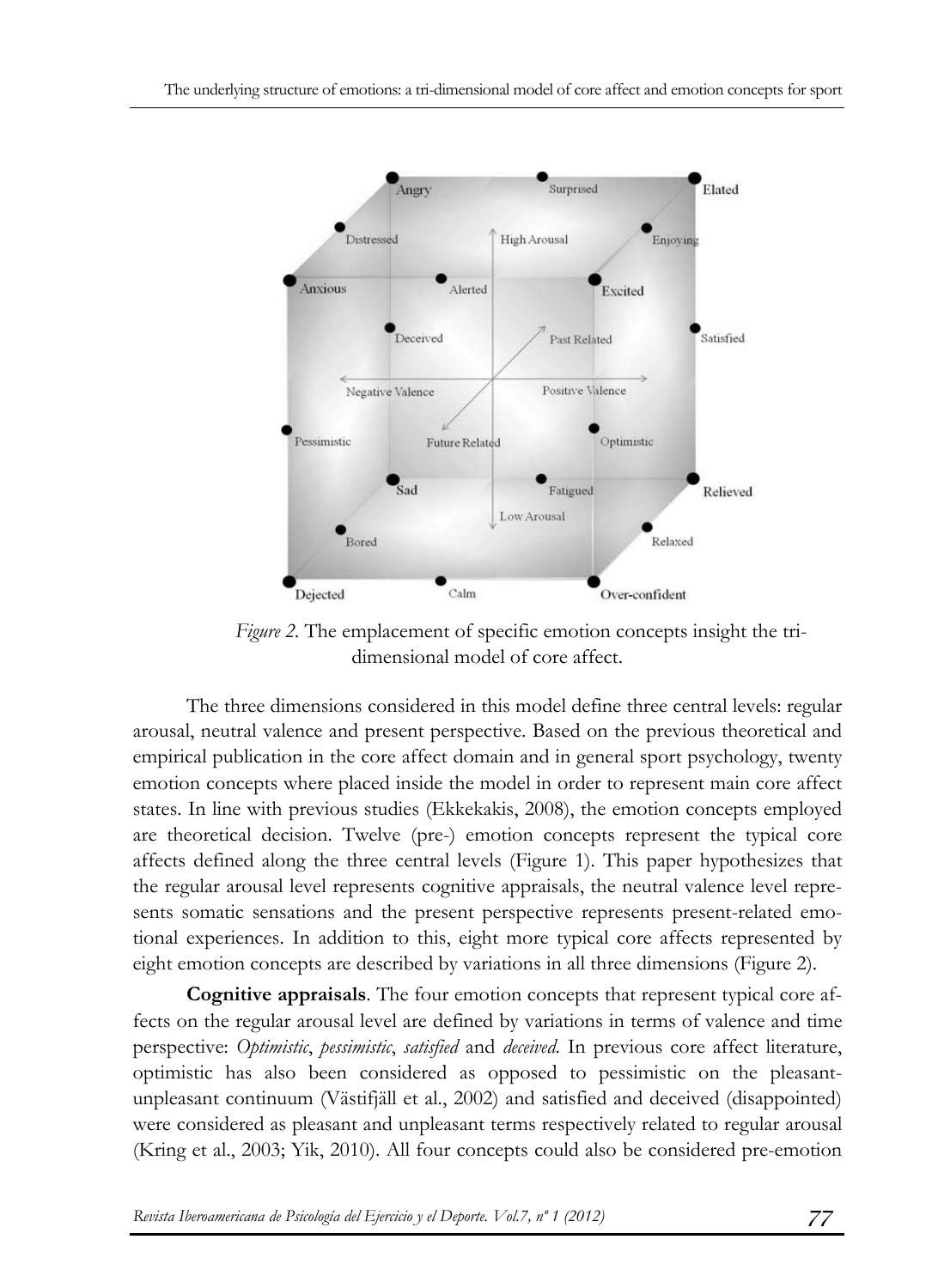concepts, because emotions are usually characterized by variations of both arousal and valence (e.g., Burton and Naylor, 1997). Further, the present approach hypothesizes that all four concepts represent typical cognitive appraisals related to specific thoughts. For example, confidence related thoughts (e.g., I can achieve my goals) relate to optimism, worries (e.g., I am not going to make it) relate to pessimism, positive evaluations (e.g., I did well) relate to satisfaction and negative evaluations (e.g., I performed poorly) relate to deception.

**Somatic sensations**. The four emotion concepts that represent typical core affects on the neutral valence level are defined by variations in terms of arousal and time perspective: *Alert*, *calm*, *surprised* and *fatigued*. From a theoretical point of view, both alert and calm have been considered opposite terms on the activation-deactivation continuum (e.g., Russell and Barrett, 1999). However, calm has also been considered relative to positive valence, even though empirical data has it proven to be one of the pleasantdeactivated terms that relates less to pleasant valence (Västifjäll et al., 2002). Moreover, all proposed terms that only relate to deactivation (e.g., tired, fatigued, sleepy and exhausted; Davern et al., 2007), do not relate to future events. Russell and Barrett (1999) considered both surprised and fatigued in their model of core affect as activated and deactivated labels, respectively. Similarly to the regular arousal level, these four concepts could also be considered pre-emotion concepts. In their case, they represent typical somatic sensations. For example, tension relates to alert and surprise and looseness relates to clam and fatigue.

**Present-related emotional experiences**. The four emotion concepts that represent typical core affects on the present related level are defined by variations in terms of valence and arousal: *Enjoying*, *distressed*, *relaxed* and *bored*. From a theoretical point of view, distressed (stressed) has been considered inside the models of core affect as an unpleasant activated term (e.g., Davern et al., 2007), and relaxed and bored as deactivated pleasant and deactivated unpleasant terms respectively (e.g., Kring et al., 2003; Västifjäll et al., 2002). Lastly, as all four concepts are defined by variations in terms of valence and arousal, they could also be considered present-related emotion experiences.

**Eight main emotions concepts.** *Anxious* is defined as (a) a high arousal and negative valence emotion related to future events and (b) a combination of pessimism (cognitive appraisal), alert (somatic sensation), and distressed (present related emotion experience). Even though, anxious has been considered an unpleasant activated label (e.g., Russell & Mehrabian, 1974), some researchers have also employed similar terms such as jittery (Russell, 1980) or fear (Russell & Barrett, 1999). This approach opts for anxious as it is widely used in current sport psychology literature (e.g., Smith, Smoll, & Schultz, 1990). *Dejected* is defined as (a) a low arousal and negative valence emotion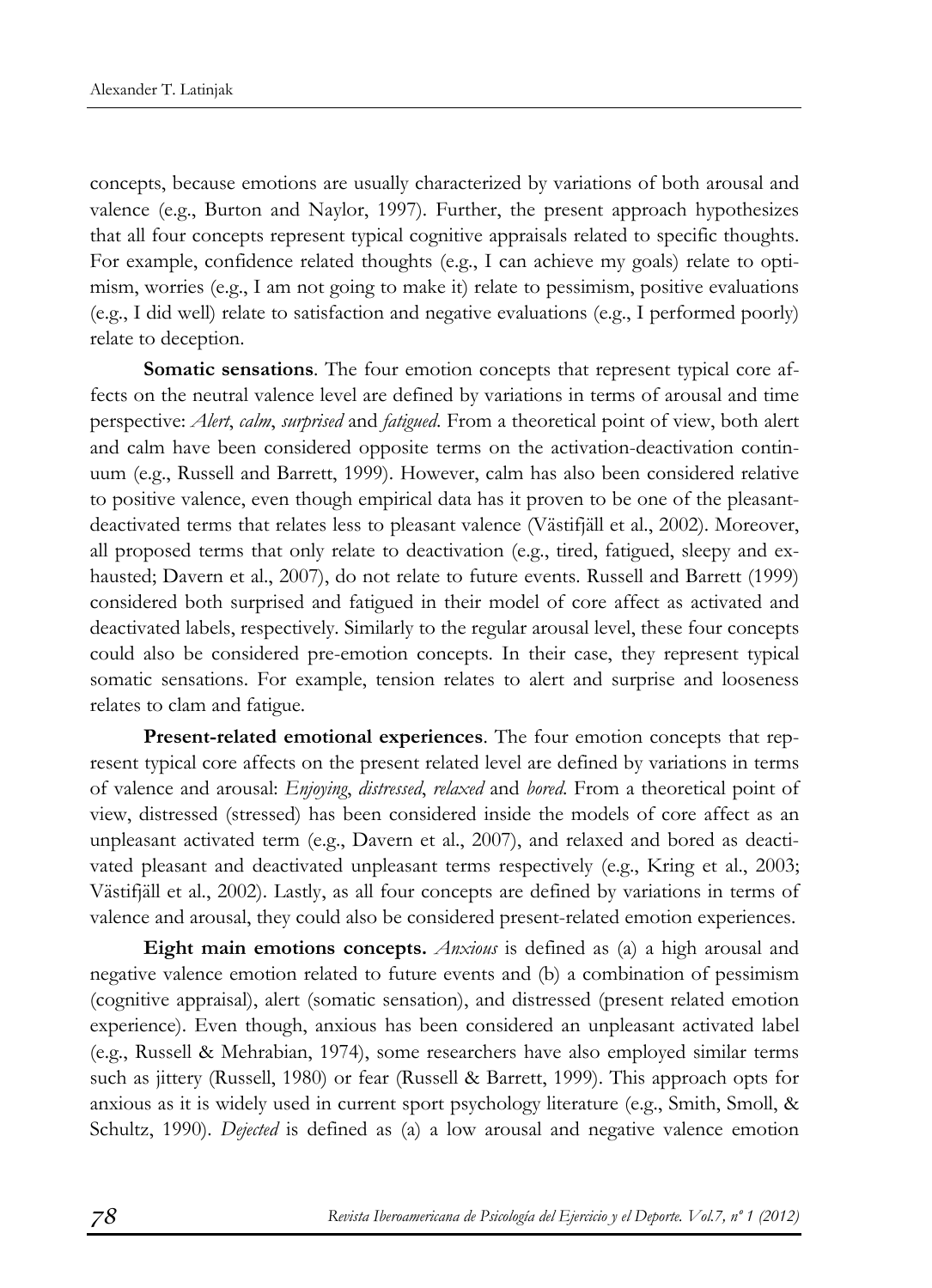related to future events and (b) a combination of pessimism, calm and boredom. This approach opts for dejected as a substitution for the term depressed following recommendations of Jones et al. (2005) who considered depressed to be linked to clinical disorders. Dejected (depressed) has also been described by other authors as an unpleasant deactivated core affect label (e.g., Russell & Barrett, 1999). *Angry* is defined as (a) a high arousal and negative valence emotion related to past events and (b) a combination of deception, surprise and stress. Similar to anxious, angry has been identified in core affect literature as an unpleasant deactivated label (e.g., Russell & Mehrabian, 1974). *Sad* is defined as (a) a low arousal and negative valence emotion related to past events and (b) a combination of deception, fatigue and boredom. Sad has been identified by core affect researchers as an unpleasant deactivated label (e.g., Kring et al., 2003).

*Excited* is defined as (a) a high arousal and positive valence emotion related to future events and (b) a combination of optimism, alert and enjoyment. This term has also been consistently considered in core affect literature, and identified as a pleasureactivated emotion concept (e.g., Russell, 1980). *Over-confident* is defined as (a) a low arousal and positive valence emotion related to future events and (b) a combination of optimism, calm and relaxation. This emotion concept has neither been considered by former theorist of core affect nor by researchers of emotion in sport psychology. Frequent terms used to describe pleasant-deactivated emotions were: at ease, relaxed, calm and serene. This approach has already considered relaxed and calm for over confidents' nearby core affects and serene and at ease do not seem to capture the true essence of this core affect. I opted for over-confident because it reflects best the athlete's deactivation based on confidence in relation to future events. For instance, Hanin (2007) noted that "too much confidence result in failure to recruit and use needed resources (insufficient mobilization), and an athlete is actually not ready for the game" (p. 51). However, Remington et al. (2000) already recognized that there is a lack of emotion concepts used for low arousal core affects.

*Elated* is defined as (a) a high arousal and positive valence emotion related to past events and (b) a combination of satisfaction, surprise and enjoyment. In line with most labels employed in this model, elated is a term employed in previous models of core affect representing pleasant activated core affects (e.g., Russell & Barrett, 1999). Nevertheless, emotion measures in sport psychology use similar terms such as happy or joy (e.g., Jones et al., 2005). In this case I opted for elated in order to clearly distinct this core affect and enjoying and because happy has been considered a complex emotion episode (Russell and Barrett, 1999) and, similarly, a concept including both future and past related positive activated emotion concepts (Lundqvist & Kenttä, 2010). Lastly, *relieved* is defined as (a) a low arousal and positive valence emotion related to past events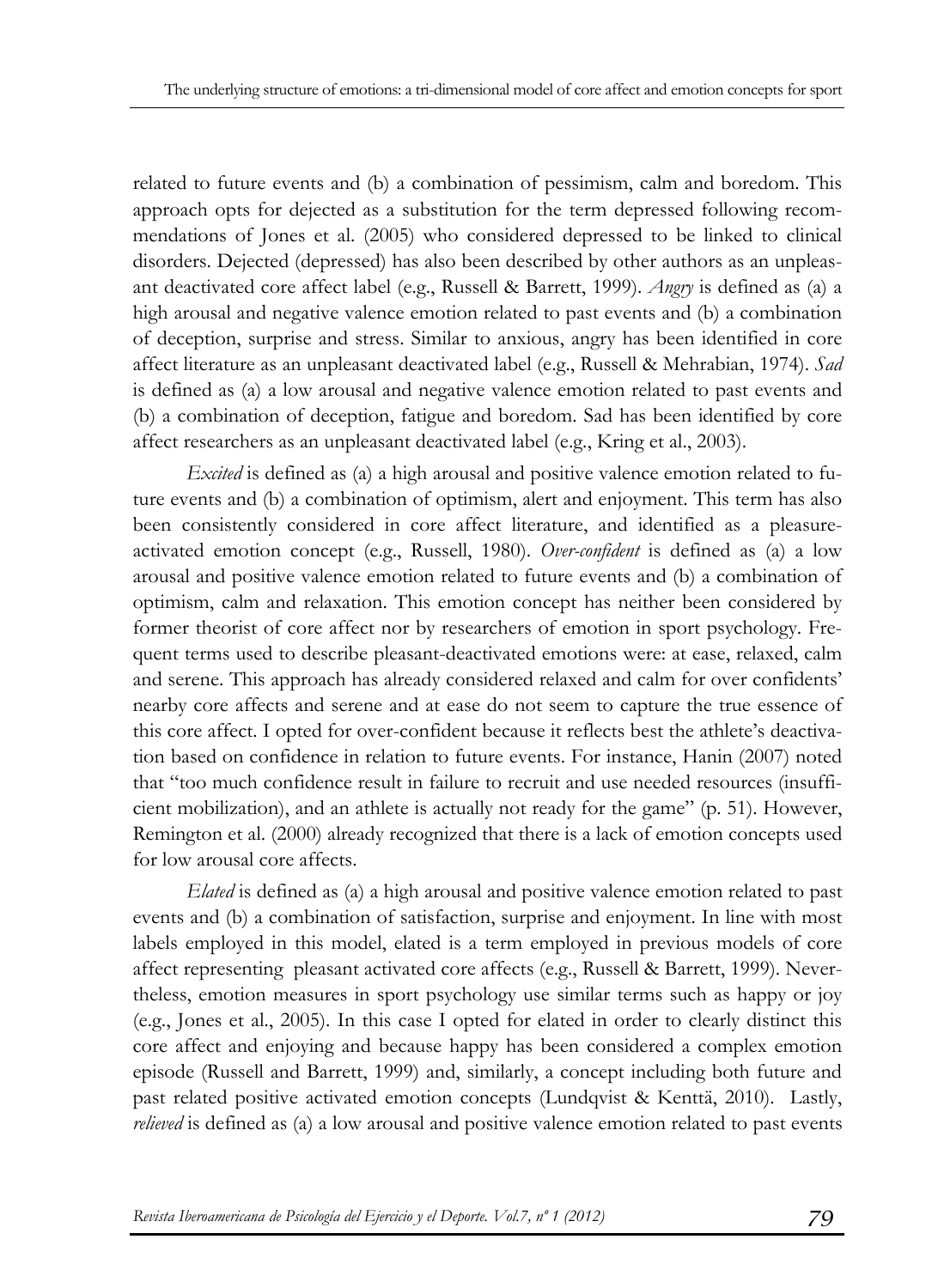and (b) a combination of satisfaction, fatigue and relaxation. Russell and Barrett (1999) also used relieved as a pleasant deactivated concept.

#### **Specific Considerations**

**The essence of core affect**. The concept of core affect should not emplace the idea of emotion (for a review see, Russell, 2009). Core affect is a psycho-physiological state that can be cognitively appraised by the individual as a single feeling or a certain emotion. Even though it is suggested that core affects are experienced and identified by the athlete as closed emotion concepts, core affect itself is a tendency that varies continuously (Diener & Iran-Nejad, 1986). Consequently, this model does not consider separate irreducible feelings, but core affects that are defined by tendencies in arousal, valence and time perspective.

Based on the above, core affect could be considered a basic unit in emotion literature. From a hierarchical perspective, emotion concepts represent the following step in complexity, as they include correlates and consequences. Moreover, several authors have considered complex emotion episodes that comprise several basic core affects and emotion concepts (e.g., Fehr & Russell, 1984, Storm & Storm, 1987). For instance, happiness was considered a complex emotion episode that could be subdivided into emotion concepts such as elated, excited, happy, relieved, serene, and relaxed (Russell & Barrett, 1999). Thus, happiness includes a range of positive valence core affects with high and low arousal and future, present and past perspective.

**The tri-dimensional model as a simplistic representation**. Since the aim of this model is to offer researchers a theoretical framework when studying emotions, it does not contemplate personal and social antecedents (e.g., psychological basic need satisfaction and motivational climate, respectively); psycho-physiological, cognitive and behavioral correlates (e.g., activation of the autonomic nervous system, worries and facial expression, respectively); and performance related consequences (e.g., *good* versus *poor* performance). Consequently, some relevant issues related to emotions and sport, such as Hanin's facilitative-debilitative dimension (e.g., Hanin, 2000), are not considered in this simplistic model.

 One important issue regarding the simplistic nature of this model is the relation between and the effects of specific emotion experiences. Firstly, the valence dimension was considered to be more critical than the arousal dimension for determining the relation between emotions (Feldman, 1995). For instance, excited would be expected to correlate positively with over-confident and negatively with anxious. Davern et al. (2007) even suggested that the former two-dimensional circumplex model would rather be an ellipse than a circle. Secondly, Barrett (1998) pointed out the role of *valence focus*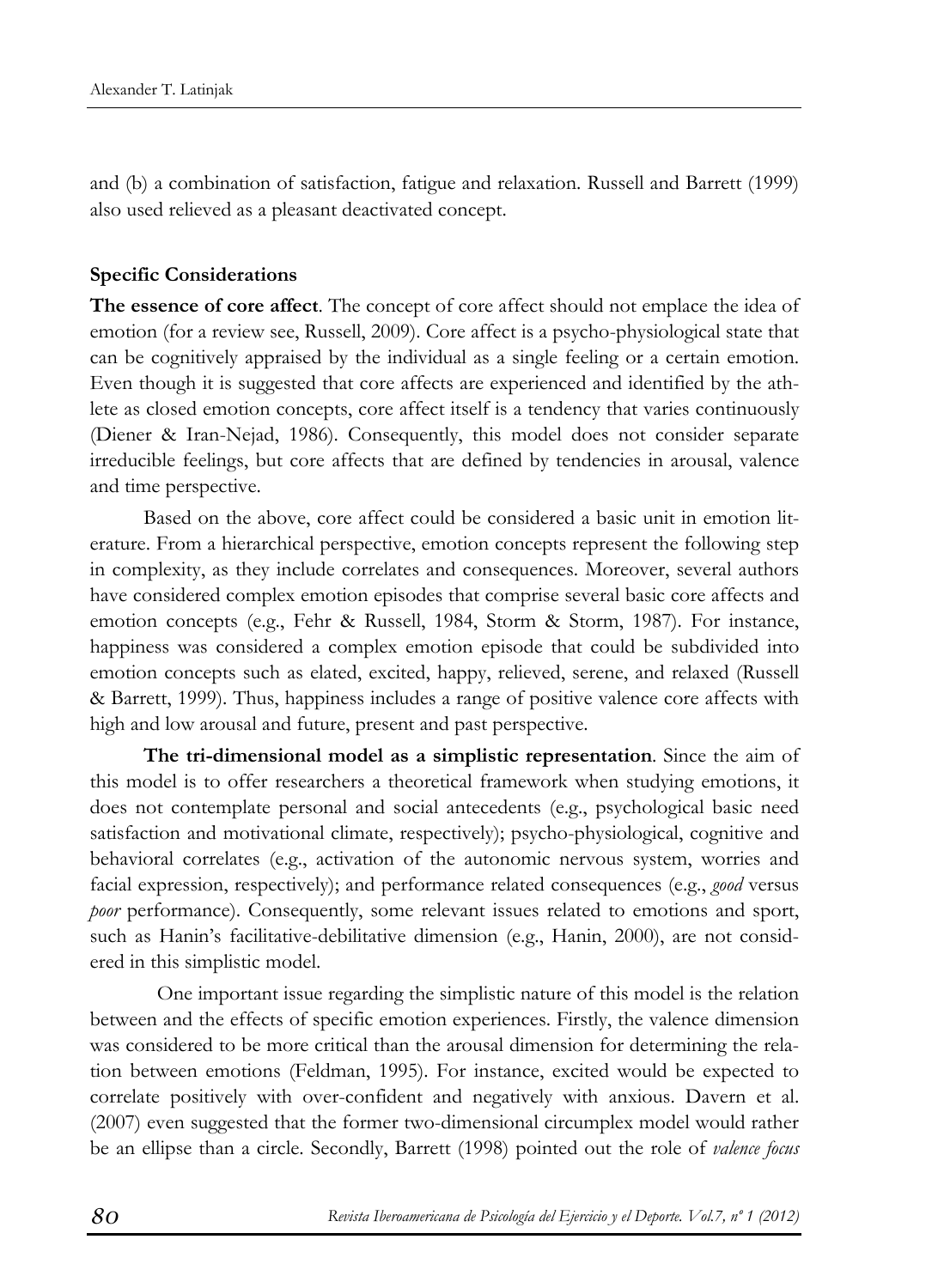and *arousal focus* for the internal relation between different subjective emotional experiences. Thus, individuals with high valence focus would produce larger correlations between positive emotion concepts than individuals with low valence focus. Thirdly, Hanin (1995, 1997, 2000) used two interrelated factors to explain individual differences in relation to emotions' effect over performance: *valence* and *performance functionality*. With regards to the latter, Hanin suggested that the subjective classification of a specific emotion as *optimal* or *dysfunctional* is most critical for the emotions effects upon sport performance. For instance, anger is related to *poor* performance if the athlete perceives it as dysfunctional and to *good* performance if he or she perceives it as optimal.

 Finally, some authors have considered that positive arousal and negative arousal relate to different neurological processes and therefore to two separate dimensions (e.g., Cacioppo & Berntson, 1994). However, research has shown that an uncoupled activation (i.e., independent positive or negative activation) or nonreciprocal activation (i.e., parallel positive and negative activation) is situation specific as well as unusual and that the vast majority of individuals report reciprocal activation (i.e., opposing positive and negative activation) of positive and negative processes (Ito, Cacioppo, & Lang, 1998). Thus, the argument in support of the notion of the independence of positive and negative valence was discussed and considered (a) not referring to the term of core affect but to more complex emotional episodes (Russell & Barrett, 1999) and (b) not representing accurately the available evidence (Sergerie, Chochol, & Armony, 2008). Consequently, I suggest that the use of one positive-negative dimension is adequate and fits in this simplistic representation of core affect and emotion concepts.

**Where does this new model of core affect and emotion concepts fit in?** This question was raised by Ekkekakis (2008) with respect to the two-dimensional circumplex model. On the one hand, the author resumed a series of potential benefits of the model (e.g., Biddle, 2000). Mainly, its capability to offer (a) an appropriately broad framework for current research, (b) an "unparalleled breadth of scope and parsimony" (p. 141), (c) a domain-general approach that should not favor specific experimental conditions or treatments, and (d) an extensive empirical and theoretical background that allows for deductive or theory-driven measurement development. However on the other hand, the author also recognized a series of considerations upon which to question the two-dimensional approach: Firstly, due to its parsimony and breadth it lacks on specificity. As previously mentioned, it is unable to distinguish clearly between several emotions that are defined by equal positions in terms of arousal and valence (e.g., fear and anger). Secondly, the model of core affect is not a model of emotions or moods. Lastly, the underlying structure of those measures based on the model had not been formally and appropriately evaluated.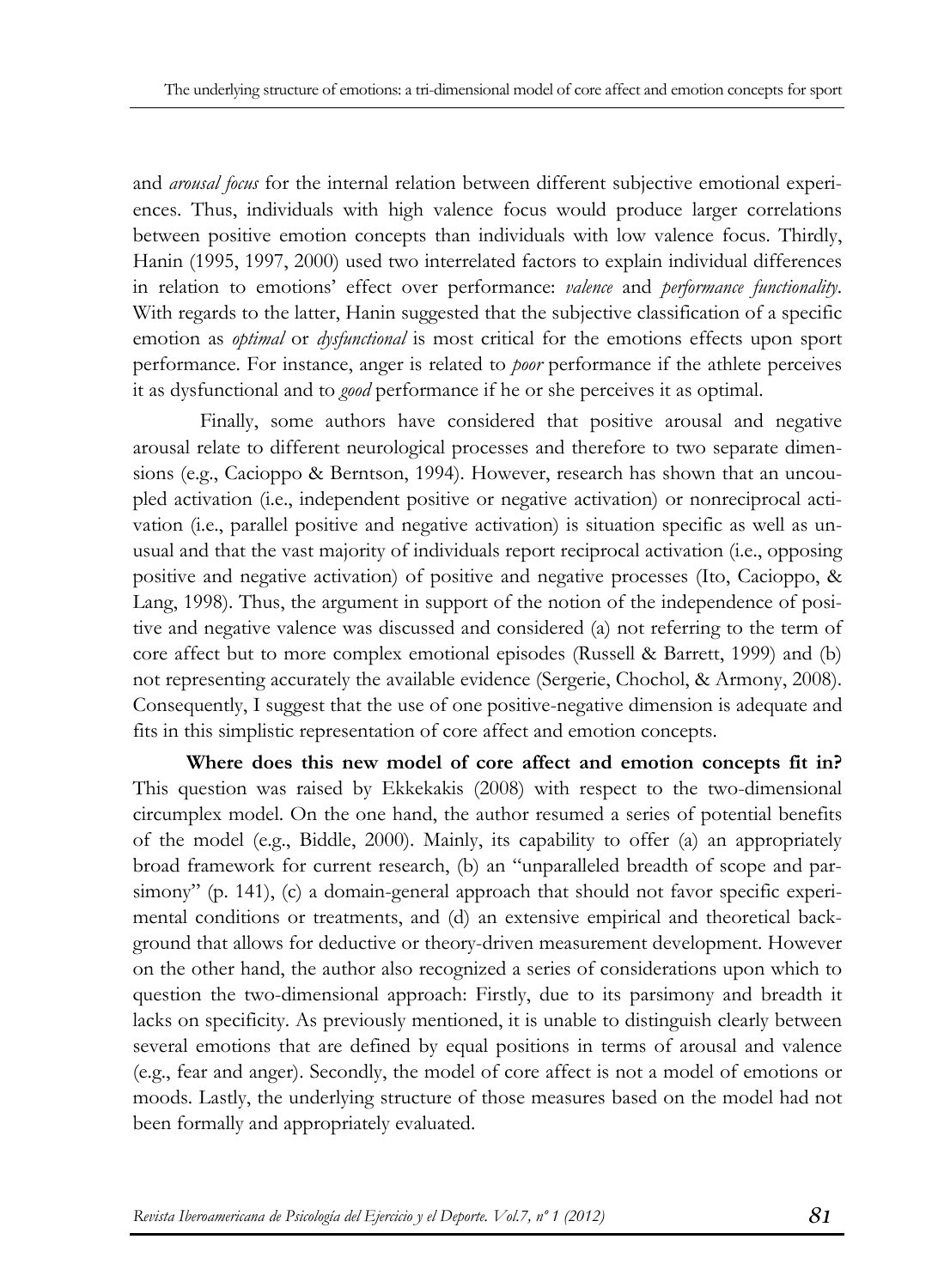In order to represent a useful conceptual framework for researchers, this new approach to core affect and emotion concepts is thought to offer similar benefits to research while coping with some of its problems. On the one hand, this tri-dimensional approach should, similarly, (a) provide a broad framework, (b) offer scope and parsimony, (c) be domain-general and (d) build upon extensive theoretical framework regarding the dimensional approach to core affect and emotion, therefore generating subsequent empirical evidence in its favor. On the other, this approach should also cope with many of the overlapping emotion concepts by considering the third dimension Time Perspective. Nevertheless, this model is still a model of core affect and emotion concepts, thus it does not consider the entire width of emotions and moods (e.g., it does not consider behavioral correlates).

 There also remain several considerations when planning future research. Future studies should address the theoretical structure posited in this text. Specific measures need to identify core affects and emotion concepts in order to study the relation between variations in terms of all three dimensions and their corresponding emotion concepts. Furthermore, this model also suggests specific relations between emotional concepts. For instance, excitement should relate positively to optimism but negatively to dejection. Empirical evidence from research upon this matter is essential. Finally, several emotion concepts were proposed although the specific concept employed may vary in different contexts. It is plausible that the underlying core affect of these overlapping terms is identical but that, due to their specific context, the cognitive and behavioral correlates might vary (e.g., optimism-related behavior should be directed towards a certain upcoming event while trust-related behavior would be directed to another individual). As mentioned earlier, there is clearly a need for future research and scientific evidence. Specifically, emotion concepts have to be related to different core affects (e.g., which emotions represent positive, activated and future related core affects?) and the underlying core affect has to be assessed when experiencing different emotions (e.g., when you feel exited, to what degree [1] do you evaluate the situation as positive or negative, [2] are you physically activated or deactivated, and [3] do you focus on upcoming or past events).

#### **CONCLUSION**

The purpose of this manuscript was to present a new tri-dimensional model of core affect and emotion concepts to researchers and applied sport psychologists. This model adds a third dimension, Time Perspective, to former two-dimensional models (e.g., Russell, 1980). The model is built upon three central levels that contain twelve (pre) emotion concepts. Furthermore, eight more core affects are defined by variations in all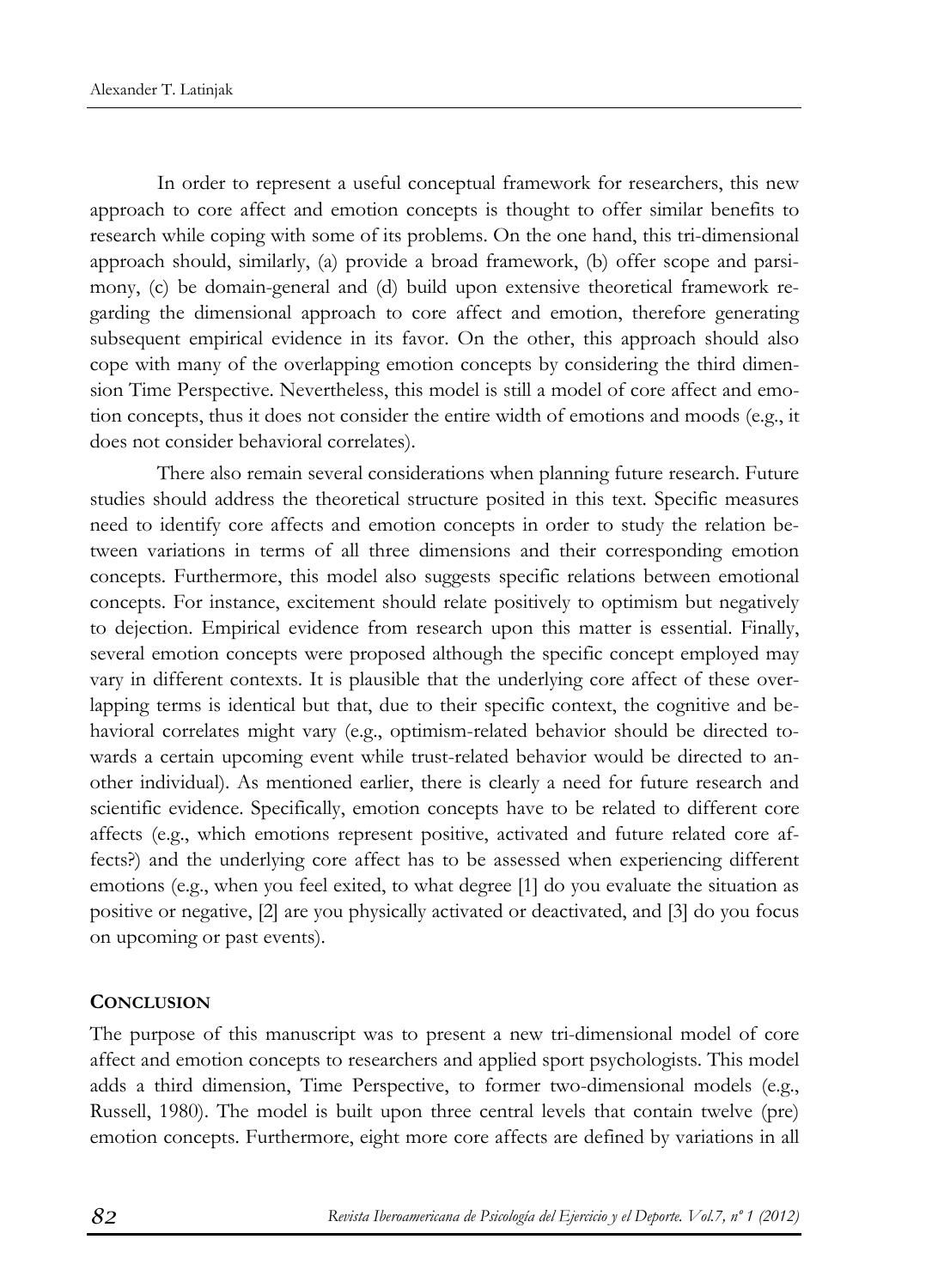three dimensions and by their nearby (pre) emotion concepts. Based on the hypothesis that (1) regular arousal level's emotion concepts (e.g., pessimistic) represent cognitive appraisal (e.g., worries) and (2) neutral valence level's emotion concepts (e.g., alert) represent somatic sensations (e.g., tension), the latter eight emotion concepts (e.g., anxiety) are defined by cognitive and somatic components plus a present related emotional experience (e.g., distress).

Based on the existing literature, there are three fundamental considerations concerning core affect and emotion concepts: (1) core affects are psycho-physiological tendencies that vary along three universal dimension (arousal, valence and time perspective) and will always exist independently to conscious appraisal; (2) specific emotions are conscious appreciations upon core affect and as such they are identified as discontinuous states, namely emotion concepts that depend on culture, language, specific contexts and personality; and (3) core affects represent a psycho-physiological reality that does not consider cognitive and behavioral correlates and consequences, while emotion concepts represent subjective appreciations that are related to cognitive and behavioral correlates and consequences.

Finally, researchers may choose to employ this model when designing emotionmeasures and when studying the effects of psychological interventions upon sport and exercise behavior. Moreover, applied sport psychologists may also consider this model a useful tool when explaining to athletes the concept of *emotions*, helping athletes to understand their own emotions and to know when to employ certain strategies to cope with them. However, there is a need for empirical research in regard to the actual benefits and shortcomings of this new approach to core affect and emotion concepts.

## **Acknowledgement**

The author thanks Dr. Font Lladó, Dr. Lopez Ros (both Universitat de Girona) and Dr. Torregrosa (Universitat Autònoma de Barcelona). Their useful comments helped to improve the quality of this manuscript.

#### **REFERENCES**

- Allen, M. S., Jones, M. V., & Sheffield, D. (2009). Causal attribution and emotion in the days following competition. *Journal of Sports Sciences*, *27*, 461-468.
- Barrett, L. F. (1998). Discrete emotions or dimensions? The role of valence focus and arousal focus. *Cognition and Emotion*, *12*, 579–599.
- Biddle, S. (2000). Exercise, emotions, and mental health. In Y.L. Hanin (Ed.), *Emotions in sport* (pp. 267-291). Champaign, IL: Human Kinetics.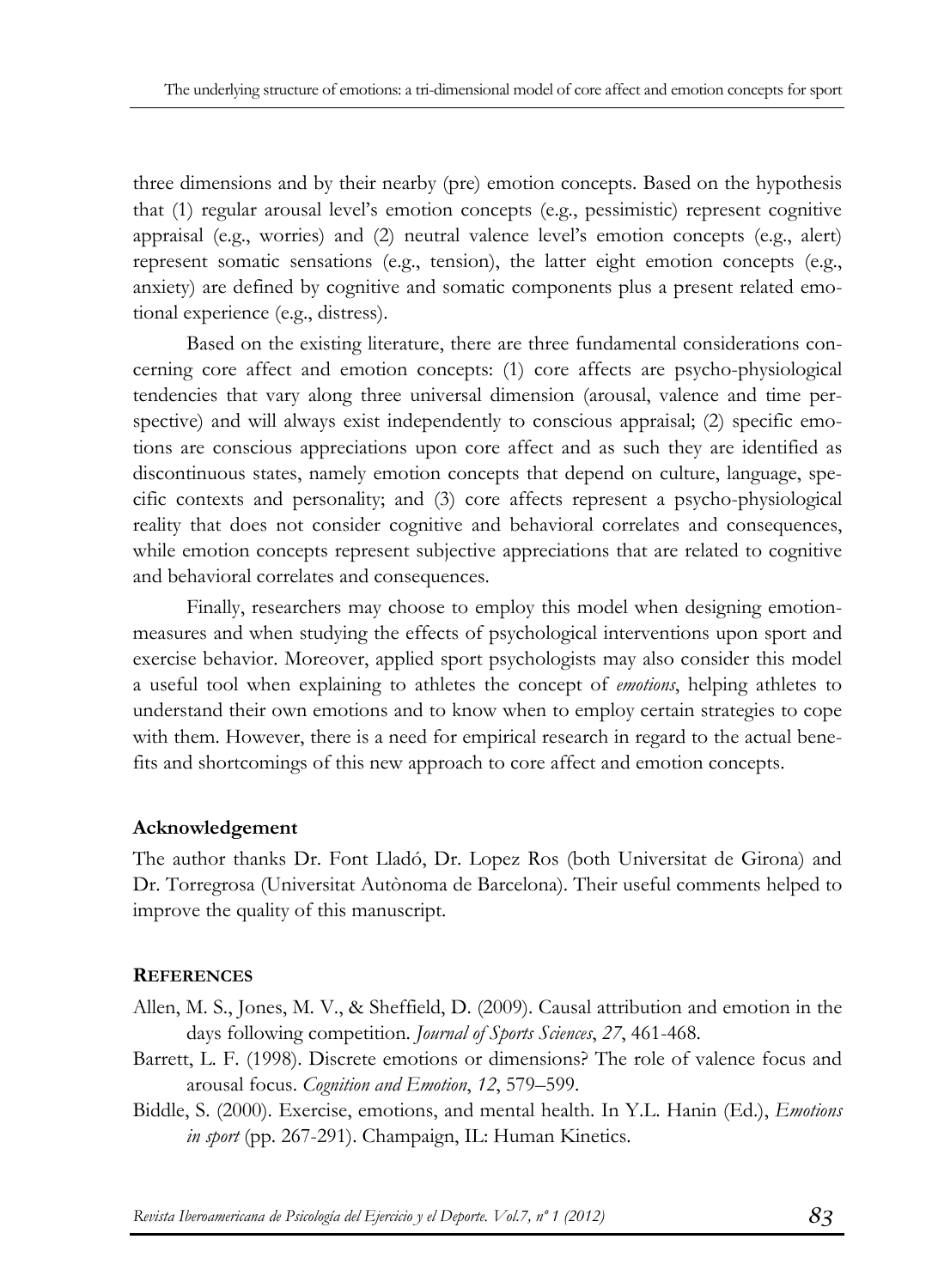- Bishop, D. T., Karageorghis, C. I., & Kinrade, N. P. (2009). Effects of musicallyinduced emotions on choice reaction time performance. *The Sport Psychologist*, *23*, 59-76.
- Burton, D., & Naylor, S. (1997). Is anxiety really facilitative? Reaction to the myth that cognitive anxiety always impairs sport performance. *Journal of Applied Sport Psychology*, *9*, 295-302.
- Cacioppo, J. T., & Berntson, G. B. (1994). Relationship between attitudes and evaluative space: A critical review, with emphasis on the separability of positive and negative substrates. *Psychological Bulletin*, *115*, 401-423.
- Davern, M. T., Cummins, R. A., & Stokes, M. A. (2007). Subjective wellbeing as an affective-cognitive construct. *Journal of Happiness Studies*, *8*, 429-449.
- Diener, E., & Iran-Nejad, A. (1986). The relationship in experience between various types of affect. *Journal of Personality and Social Psychology*, *50*, 1031-1038.
- Edmunds, J., Ntoumanis, N., & Duda, J. L. (2006). A test of self-determination theory in the exercise domain. *Journal of Applied Social Psychology*, *36*, 2240-2265.
- Ekkekakis, P. (2008). Affect circumplex redux: the discussion on its utility as a measurement framework in exercise psychology continues. *International Review of Sport and Exercise Psychology*, *1*(2), 139-159.
- Ekkekakis, P., & Petruzzello, S. J. (2000). Analysis of the affect measurement conundrum in exercise psychology: I. Fundamental issues. *Psychology of Sport & Exercise*, *1*, 71-88.
- Epstein, S. (1972). The nature of anxiety with emphasis upon its relationship to expectancy. In C. D. Spielberger (Ed.), *Anxiety: Current trends in theory and research* (Vol. 2, pp. 291–337). New York: Academic Press.
- Fehr, B., & Russell. J. A. (1984). Concept of emotion viewed from a prototype perspective. *Journal of Experimental Psychology: General*, *113*, 464-486.
- Feldman, L. A. (1995). Valence focus and arousal focus: Individual differences in the structure of affective experience. *Journal of Personality and Social Psychology*, *69*, 153- 166.
- Frijda, N. (2008). The psychologists' point of view. In M. Lewis, J. M. Haviland-Jones, & L. F. Barrett (Eds.), *Handbook of emotions* (3rd ed., pp. 68-87). New York: Guilford Press.
- Hanin, Y. L. (1995). Individual zones of optimal functioning (IZOF) model: An idiographic approach to performance anxiety. In K. Henschen & W. Straub (Eds.), *Sport psychology: An analysis of athlete behavior* (pp. 103-119). Longmeadow, MA: Movement Publications.
- Hanin, Y. L. (1997). Emotions and athletic performance: Individual zones of optimal functioning model. *European Yearbook of Sport Psychology*, *1*, 29-72.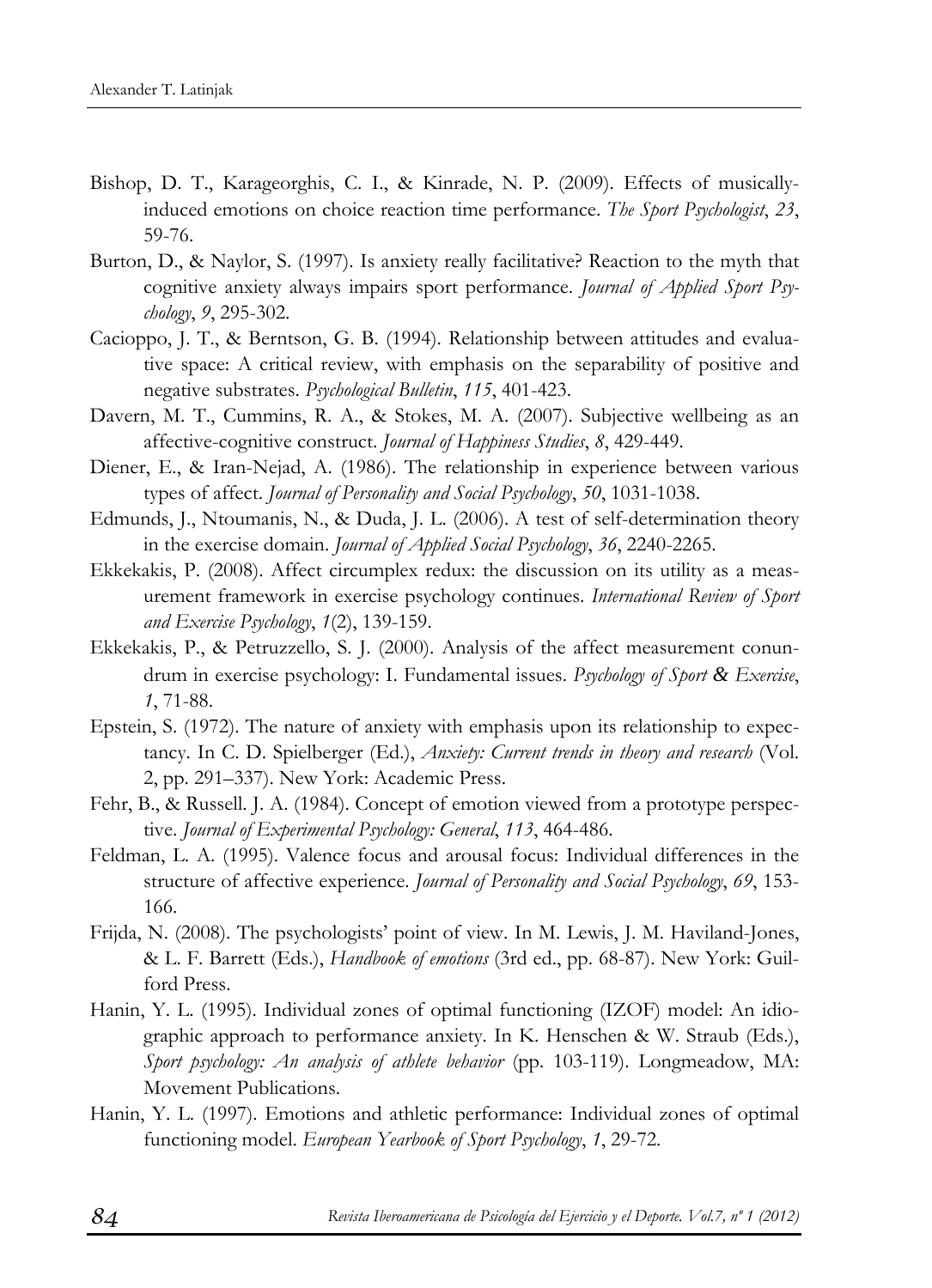- Hanin, Y. L. (2000). Individual zones of optimal functioning (IZOF) model: Emotionsperformance relationships in sport. In Y.L. Hanin (Ed.), *Emotions in sport* (pp. 65- 89). Champaign, IL: Human Kinetics.
- Hanin, Y. L. (2007). Emotions in Sport: Current Issues and Perspectives. In G. Tenenbaum & R. C. Eklund (Eds.), Handbook of Sport Psychology, 3rd Edition (pp. 31-58). Hoboken, New Jersey: John Wiley & Sons, Inc.
- Hanin, Y. L., & Syrjä, P. (1995). Performance affect in junior ice hockey players: An application of the Individual Zones of Optimal Functioning model. *The Sport Psychologist*, *9*, 169-187.
- Hatzigeorgiadis, A., Zourbanos, N., Galanis, E., & Theodorakis, Y. (2011). Self-talk and sport performance: A meta-analysis. *Perspectives on Psychological Science*, *6*, 348-356.
- Ito, T. A., Cacioppo, J. T., & Lang, P. J. (1998). Eliciting affect using the International Affective Picture System: Trajectories through evaluative space. *Personality and Social Psychology Bulletin*, *24*, 855-879.
- Jones, M. V. (2003). Controlling emotions in sport. *The Sport Psychologist*, *17*, 471-486.
- Jones, M. V., Lane, A. M., Bray, S. R., Uphill, M., & Catlin, J. (2005). Development and validation of the sport emotion questionnaire. *Journal of Sport and Exercise Psychology*, *27*, 407– 431.
- Kring, A. M., Barrett, L. F., & Gard, D. E. (2003). On the broad applicability of the affective circumplex: Representations of affective knowledge among schizophrenia patients. *Psychological Science*, *14*(3), 207-214.
- Larsen, R. J., & Diener, E. (1992). Promises and problems with the circumplex model of emotion. *Review of Personality and Social Psychology*, *13*, 25-59.
- Lazarus, R. S. (2000). How emotions influence performance in competitive sports. *The Sport Psychologist*, *14*, 229-252.
- Lundqvist, C., & Kenttä, G. (2010). Positive Emotions are not simply the absence of the negative ones: Development and validation of the emotional recovery questionnaire (EmRecQ). *The Sport Psychologist*, *24*, 468-488.
- Martens, R., Burton, D., Vealey, R. S., Bump, L. A., & Smith, D. E. (1990). Development and validation of the Competitive State Anxiety Inventory-2. In R. Martens, R. S. Vealey, & D. Burton (Eds.), *Competitive anxiety in sport* (pp. 117-190). Champaign, IL: Human Kinetics.
- Martinet, G., & Ferrand, C. (2009). A naturalistic study of the directional interpretation process of discrete emotions during high-stakes table tennis matches. *Journal of Sport and Exercise Psychology*, *31*, 318-336.
- Niedenthal, P. M. (2008). Emotion concepts. In M. Lewis, J. M. Haviland-Jones, & L. F. Barrett (Eds.), *Handbook of Emotions* (3rd ed., pp. 587-600). New York: The Guilford Press.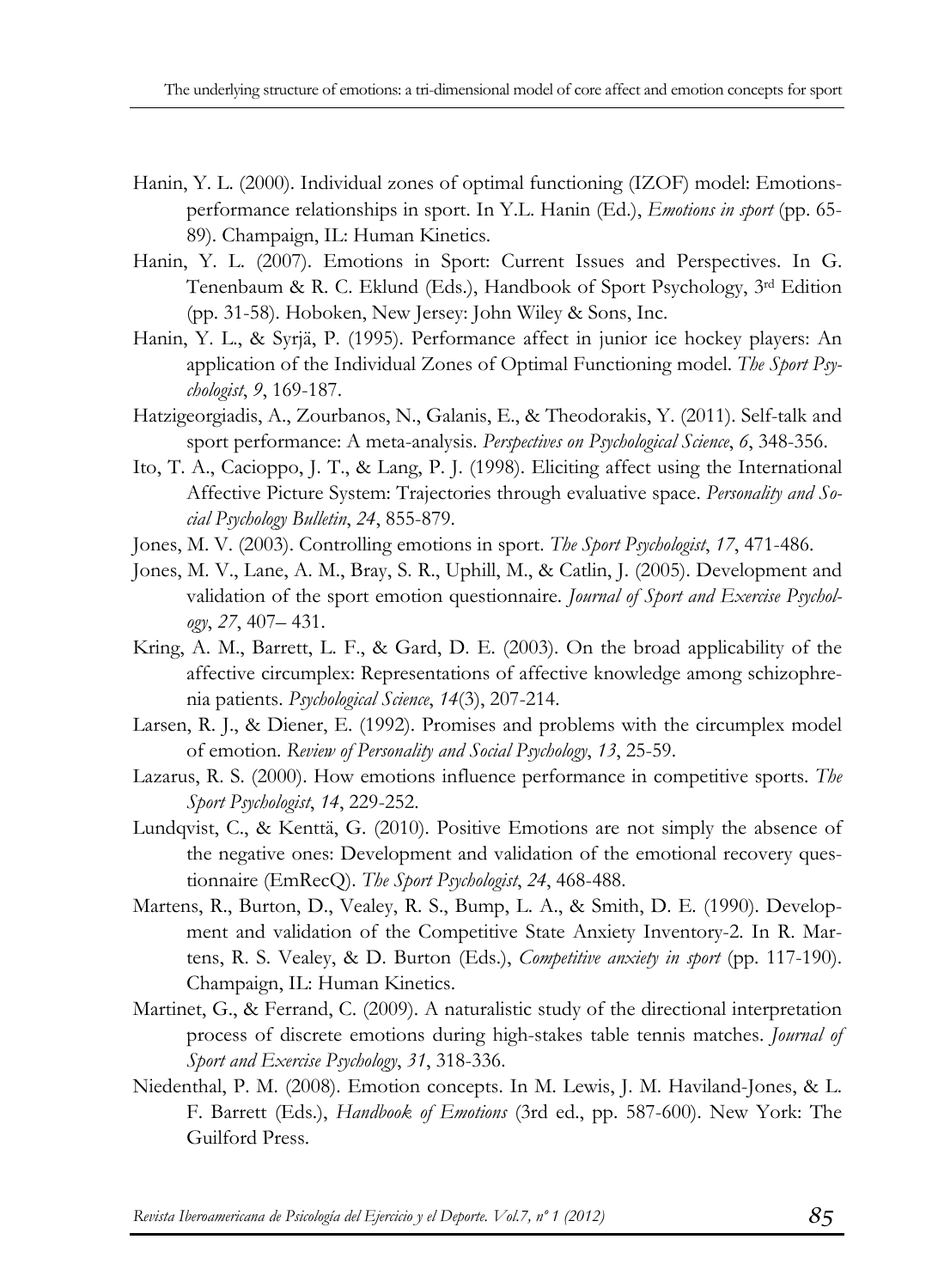- Öhman, A. (2008). Fear and anxiety: Overlaps and dissociations. In M. Lewis, J. M. Haviland-Jones, & L. F. Barrett (Eds.), *Handbook of Emotions* (3rd ed., pp. 709- 729). New York: The Guilford Press.
- Quested, E., & Duda J. L. (2010). Exploring the social-environmental determinants of well- and ill-being in dancers: A test of basic needs theory. *Journal of Sport and Exercise Psychology*, *32*, 39-60.
- Remington, N.A., Fabrigar, L.R., & Visser, P.S. (2000). Reexamining the circumplex model of affect. *Journal of Personality and Social Psychology*, *79*, 286-300.
- Russell, J. A. (1980). A circumplex model of affect. *Journal of Personality and Social Psychology*, *39*, 1161-1178.
- Russell, J. A. (1991). Culture and the categorization of emotion. *Psychological Bulletin*, *110*, 426-450.
- Russell, J. A. (2005). Emotion in human consciousness is built on core affect. *Journal of Consciousness Studies*, *12*, 26-42.
- Russell, J. A. (2009). Emotion, core affect, and psychological construction. *Cognition and Emotion*, *23*, 1259-1283.
- Russell, J. A., & Barrett, L. F. (1999). Core affect, prototypical emotional episodes, and other things called emotion: Dissecting the elephant. *Journal of Personality and Social Psychology*, *76*, 805-819.
- Russell, J. A., & Mehrabian, A. (1974). Distinguishing anger and anxiety in terms of emotional response factors. *Journal of Consulting and Clinical Psychology*, *1*, 79-83.
- Scanlan, T. K., Babkes, M. L., & Scanlan, L. A. (2005). Participation in sport: A developmental glimpse at emotion. In J. L. Mahoney, R. W. Larson, & J. S. Eccles (Eds.), *Organized activities as contexts for development: Extracurricular activities, after-school and community programs* (pp. 275-309). Mahwah, NJ: Erlbaum.
- Sergerie, K., Chochol, C., & Armony, J. L. (2008). The role of the amygdala in emotional processing: A quantitative meta-analysis of functional neuroimaging studies. *Neuroscience and Biobehavioral Reviews*, *32*, 811830.
- Smith, R. E., Smoll, F. L., & Schultz, R. W. (1990). Measurement and correlates of sport specific cognitive and somatic trait anxiety: The Sport Anxiety Scale. *Anxiety Research*, *2*, 263-280.
- Spielberger, C. D. (1991). *Manual for the State-Trait Anger-expression Inventory*. Odessa, FL: Psychological Assessment Resources.
- Standage, M., Duda, J. L., & Ntoumanis, N. (2005). A test of self-determination theory in school PE. *British Journal of Educational Psychology*, *75*, 411-433.
- Storm, C, & Storm, T. (1987). A taxonomic study of the vocabulary of emotions. *Journal of Personality and Social Psychology*, *53*, 805-816.